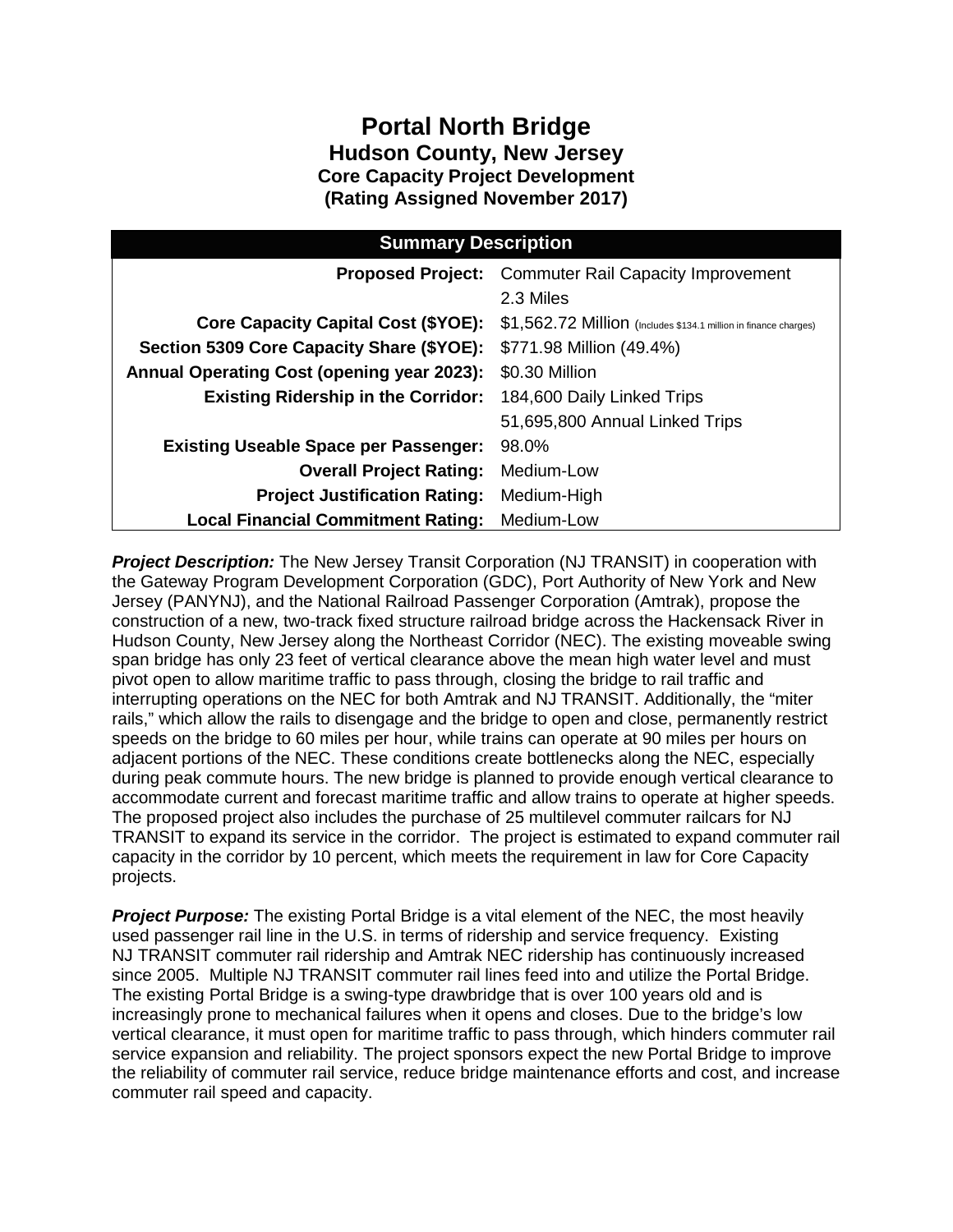*Project Development History, Status and Next Steps:* The project was included in the Project Development in July 2016. NEPA was completed with adoption by FTA of the Federal financially constrained long range metropolitan transportation plan in September 2013. The locally preferred alternative was selected in Fall 2016. The project entered Core Capacity Railroad Administration's Record of Decision in July 2017. The project sponsors anticipate entry into Engineering in 2018, receipt of a Full Funding Grant Agreement in 2018, and completion of the project in 2024.

Significant Changes Since Last Evaluation (February 2017): The project sponsor removed Economic Recovery (TIGER) grant and associated matching funds for the project, resulting in a charges associated with the project increased from \$101.1 million to \$134.1 million. NJ TRANSIT also decreased its requested amount of Section 5309 Core Capacity funds from \$811.25 million to \$771.99 million, maintaining a 49.4 percent Core Capacity funding share. elements funded by a Federal Railroad Administration Transportation Investment Generating decrease in the overall project cost from \$1,642.20 million to \$1,562.72 million. The finance

| <b>Locally Proposed Financial Plan</b>                                                                                 |                                |                         |  |
|------------------------------------------------------------------------------------------------------------------------|--------------------------------|-------------------------|--|
| <b>Source of Funds</b>                                                                                                 | <b>Total Funds (\$million)</b> | <b>Percent of Total</b> |  |
| Federal:<br>Section 5309 Core Capacity                                                                                 | \$771.99                       | 49.4%                   |  |
| <b>FHWA Flexible Funds (Congestion</b><br>Mitigation and Air Quality Program)                                          | \$118.91                       | 7.6%                    |  |
| State:<br>New Jersey Economic Development<br>Authority Bonds backed by New<br><b>Jersey Transportation Trust Funds</b> | \$336.55                       | 21.5%                   |  |
| New Jersey Transportation Trust Fund<br>Revenues                                                                       | \$29.73                        | 1.9%                    |  |
| Local:<br><b>Transportation Infrastructure Finance</b><br>and Innovation Act Loan Backed by<br><b>PANYNJ Revenues</b>  | \$284.00                       | 18.2%                   |  |
| <b>PANYNJ Net Revenues</b>                                                                                             | \$21.55                        | 1.4%                    |  |
| Total:                                                                                                                 | \$1,562.72                     | 100.0%                  |  |

 **NOTE**: The financial plan reflected in this table has been developed by the project sponsor and does not reflect a commitment by DOT or FTA. The sum of the figures may differ from the total as listed due to rounding.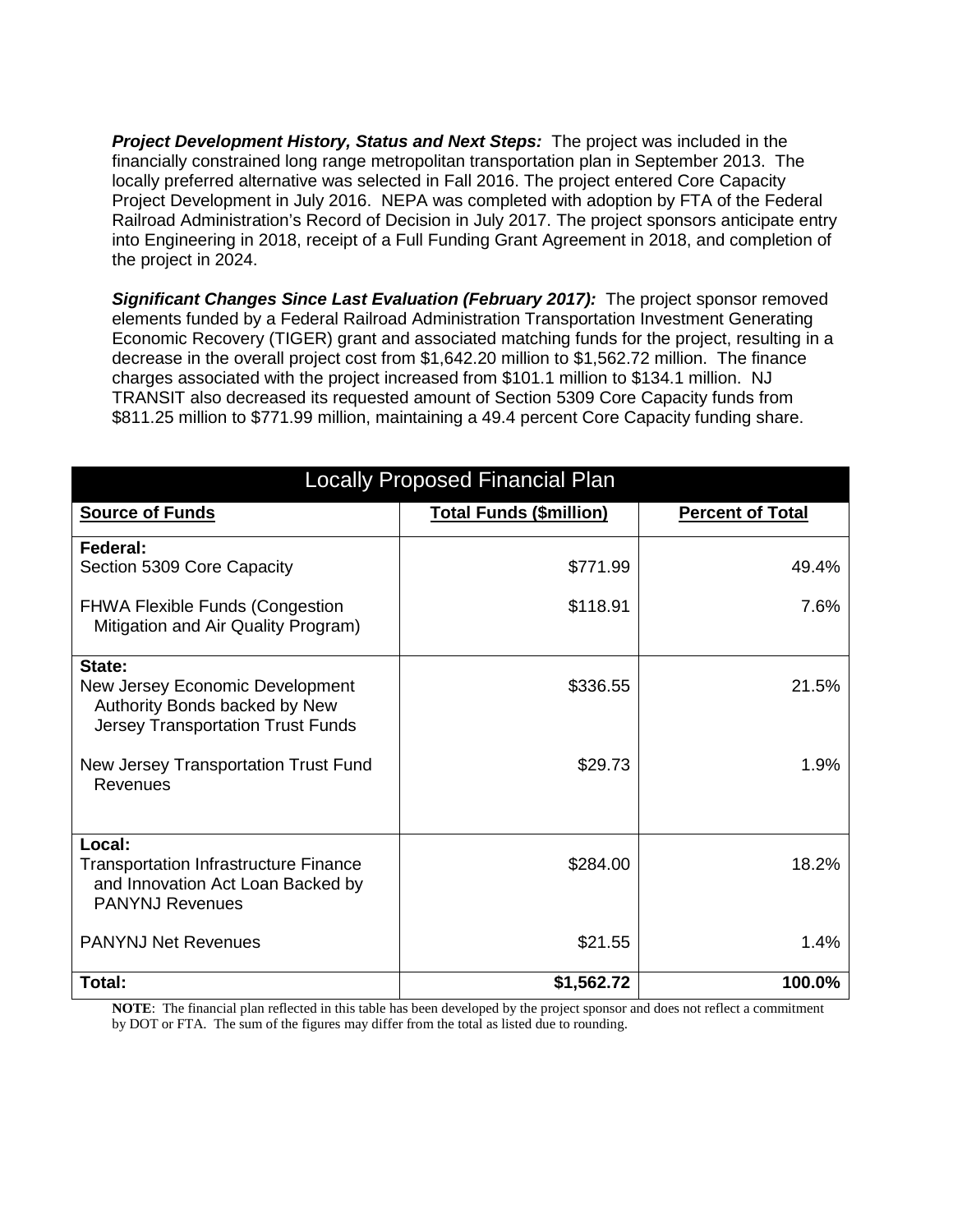## **NJ, Hudson County, Portal North Bridge Project (Rating Assigned November 2017)**

| Factor                                                                                          | <b>Rating</b>     | <b>Comments</b>                                                                                                                                                                                                                                                                                                                                                                                                                                                                                                                                                                                                                                                                                                                                                                                                                                                                                                                                                                  |
|-------------------------------------------------------------------------------------------------|-------------------|----------------------------------------------------------------------------------------------------------------------------------------------------------------------------------------------------------------------------------------------------------------------------------------------------------------------------------------------------------------------------------------------------------------------------------------------------------------------------------------------------------------------------------------------------------------------------------------------------------------------------------------------------------------------------------------------------------------------------------------------------------------------------------------------------------------------------------------------------------------------------------------------------------------------------------------------------------------------------------|
| <b>Local Financial Commitment Rating</b>                                                        | <b>Medium-Low</b> |                                                                                                                                                                                                                                                                                                                                                                                                                                                                                                                                                                                                                                                                                                                                                                                                                                                                                                                                                                                  |
| <b>Non-Section 5309 Core Capacity Share</b>                                                     | N/A               | Federal Public Transportation Law, 49 USC 5309(q)(3), requires FTA to evaluate the<br>proposed share from sources other than the Section 5309 Capital Investment Grants<br>(CIG) program based on the unified finance plan for the entire joint public<br>transportation and intercity passenger rail project. The proposed CIG share is<br>45.3 percent of the total joint intercity rail and public transportation project cost of<br>\$1.7 billion. However, the project does not qualify for a one-step rating increase<br>since the project financial plan is rated Medium-Low.                                                                                                                                                                                                                                                                                                                                                                                             |
| <b>Project Financial Plan</b>                                                                   | <b>Medium-Low</b> |                                                                                                                                                                                                                                                                                                                                                                                                                                                                                                                                                                                                                                                                                                                                                                                                                                                                                                                                                                                  |
| <b>Current Capital and Operating Condition</b><br>(25% of local financial commitment<br>rating) | Medium            | The average age of the New Jersey Transit (NJT) bus fleet is 7.2 years, which is<br>$\bullet$<br>in-line with the industry average.<br>The most recent bond ratings for the New Jersey Transportation Trust Fund<br>$\bullet$<br>Authority (NJTTFA), issued in November 2015, are as follows: Moody's<br>Investors Service A3, Fitch's A- and Standard & Poor's Corporation A-.<br>NJT's current ratio of assets to liabilities as reported in its most recent audited<br>$\bullet$<br>financial statement is 0.81 (FY2016).<br>There have been no NJT service cutbacks or cash flow shortfalls in recent years.<br>$\bullet$                                                                                                                                                                                                                                                                                                                                                    |
| Commitment of Capital and Operating<br>Funds<br>(25% of local financial commitment<br>rating)   | Medium-Low        | Approximately 21 percent of the non-Section 5309 Core Capacity funds are<br>$\bullet$<br>committed or budgeted, and the rest are considered planned. Sources of funds<br>include Congestion Mitigation and Air Quality Improvement funds, New Jersey<br>Transportation Trust Fund (NJTTF) revenues, bonds issued by the New Jersey<br>Economic Development Authority repaid from NJTTF revenues, and<br>Transportation Infrastructure Finance and Innovation Act loan proceeds repaid<br>by Port Authority of New York and New Jersey funds.<br>Approximately 67 percent of the funds needed to operate and maintain the NJT<br>$\bullet$<br>system in the first full year of operation of the project are committed or budgeted,<br>and the rest are considered planned. Sources of funds include: Federal Section<br>5307 Urbanized Area Formula Program funds and Section 5337 State of Good<br>Repair funds used for preventive maintenance; State operating assistance from |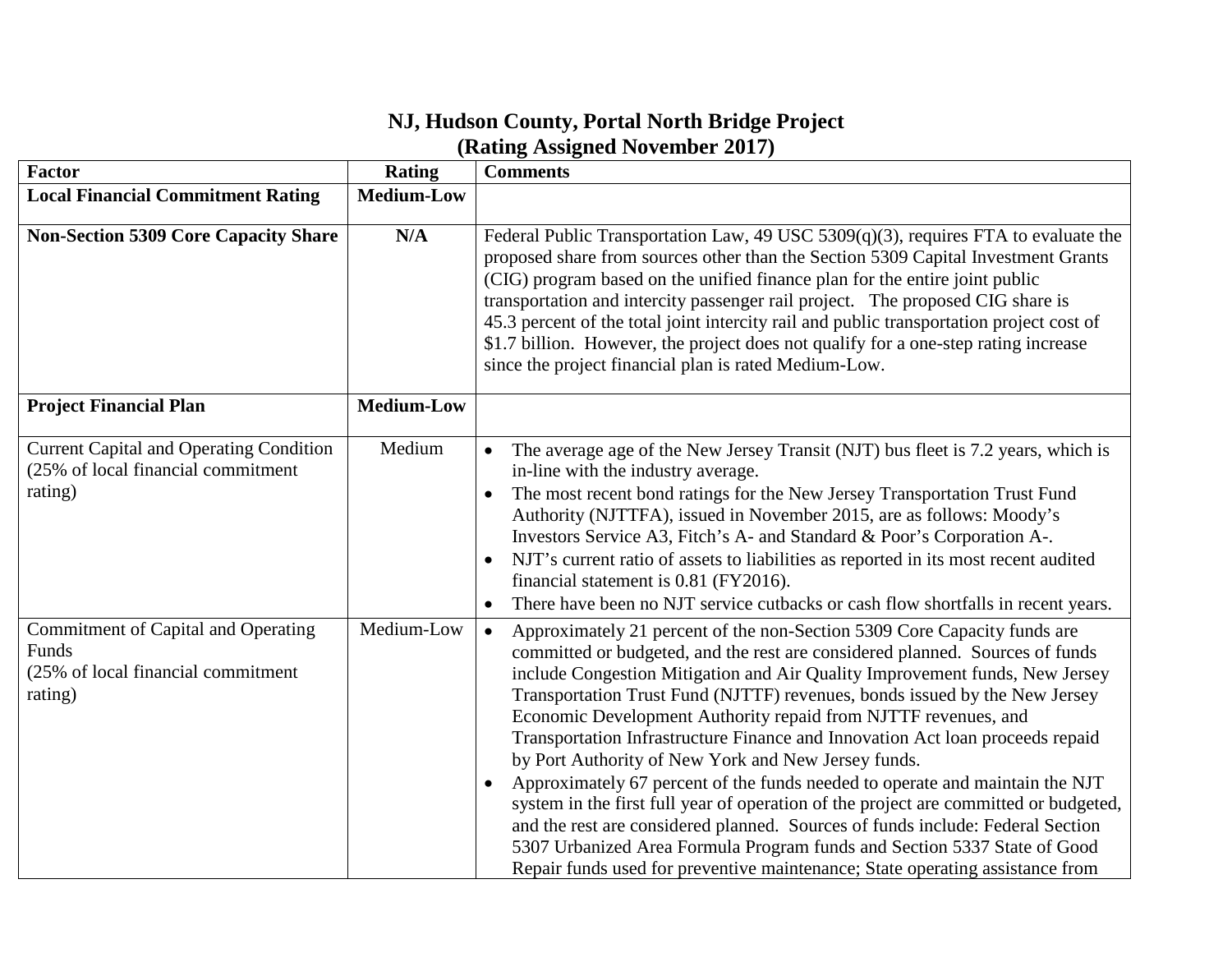|                                                                                                                                                                               |            | the general fund, casino revenues, NJ Turnpike revenues, and NJTTF revenues;<br>and passenger fares and other sources of system-generated operating revenues.                                                                                                                                                                                                                                                                                                                                                                                                                                                                                                                                                                                                                                                                                                                                  |
|-------------------------------------------------------------------------------------------------------------------------------------------------------------------------------|------------|------------------------------------------------------------------------------------------------------------------------------------------------------------------------------------------------------------------------------------------------------------------------------------------------------------------------------------------------------------------------------------------------------------------------------------------------------------------------------------------------------------------------------------------------------------------------------------------------------------------------------------------------------------------------------------------------------------------------------------------------------------------------------------------------------------------------------------------------------------------------------------------------|
| Reasonableness of Capital and Operating<br><b>Cost Estimates and Planning</b><br><b>Assumptions/Capital Funding Capacity</b><br>(50% of local financial commitment<br>rating) | Medium-Low | Assumed growth in capital revenues is reasonable compared to recent historical<br>experience, but annual CIG funding assumptions are optimistic.<br>The capital cost estimate is optimistic.<br>Regarding assumed growth in operating revenues, farebox collections are<br>optimistic and State operating assistance is optimistic compared to recent<br>historical experience.<br>Operating cost estimates are reasonable compared to recent historical experience.<br>NJT has access to funds via additional debt capacity, cash reserves, or other<br>$\bullet$<br>committed funds to cover cost increases or funding shortfalls equal to at least 15<br>percent of estimated project cost. NJT does not have access to funds via<br>additional debt capacity, cash reserves, or other committed funds to cover annual<br>system wide operating expenses in excess of the current forecast. |